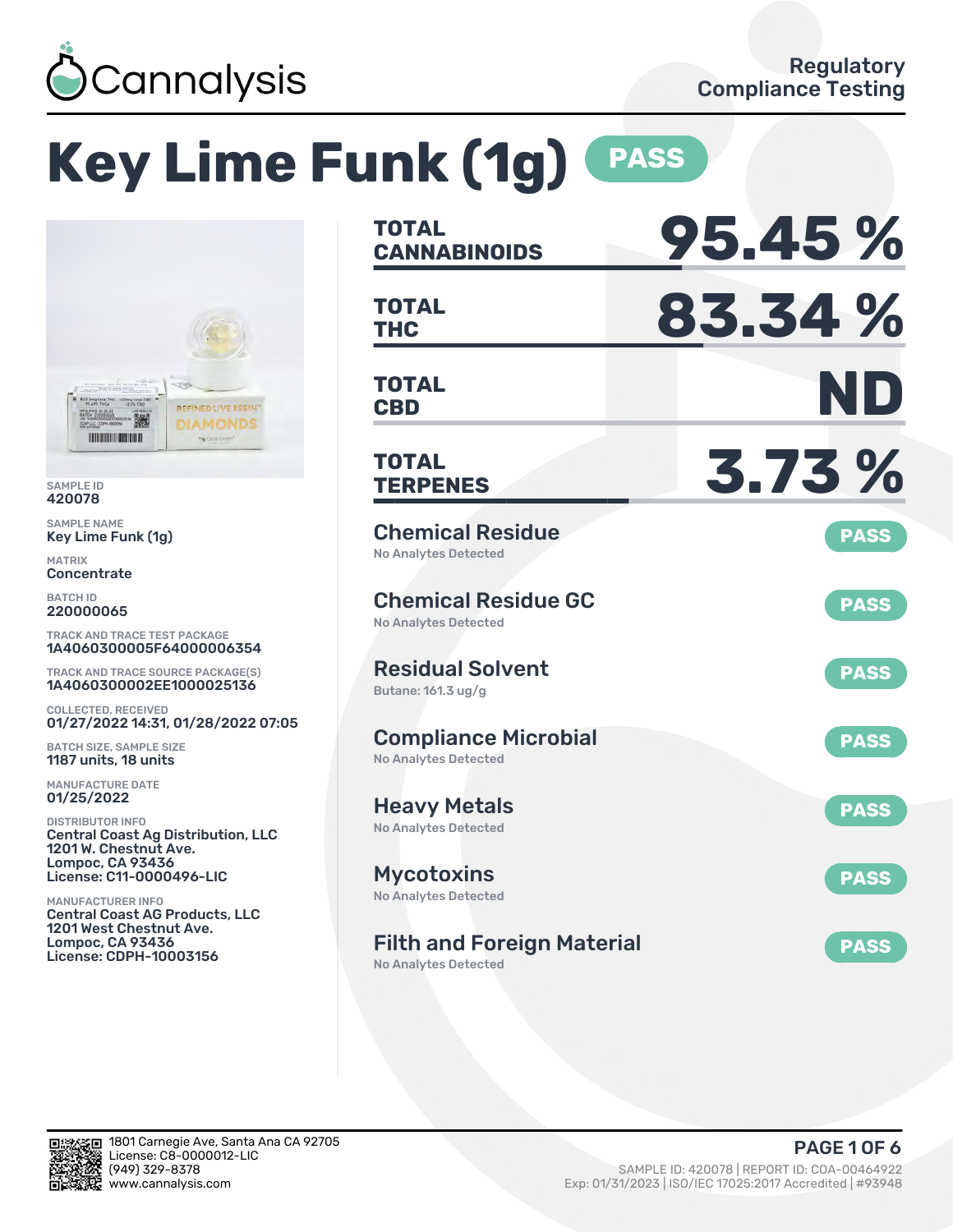

# CANNABINOID ANALYSIS

Total THC,CBD value(s) have been decarboxylated.

| TOTAL THC:          | 833.4 mg/g (83.34 %), 833.4 mg per package |
|---------------------|--------------------------------------------|
| TOTAL CBD:          | ND                                         |
| TOTAL CANNABINOIDS: | 954.5 mg/g (95.45 %)                       |

UNIT OF MEASUREMENT: Milligrams per Gram(mg/g)

| <b>ANALYTE</b>         | <b>RESULT</b>                       | <b>LOD</b> | <b>LLOO</b> | <b>ANALYTE</b>   | <b>RESULT</b> | <b>LOD</b> | <b>LLOO</b> |
|------------------------|-------------------------------------|------------|-------------|------------------|---------------|------------|-------------|
| THCa                   | 947.3 mg/g (94.73 %)                | 0.5000     | 1.0000      | CBDa             | <b>ND</b>     | 0.5000     | 1.0000      |
| D9THC                  | $2.591 \,\mathrm{mag/g}$ (0.2591 %) | 0.5000     | 1.0000      | CBD              | <b>ND</b>     | 0.5000     | 1.0000      |
| D8THC                  | <b>ND</b>                           | 0.5000     | 1.0000      | CBD <sub>v</sub> | <b>ND</b>     | 0.5000     | 1.0000      |
| <b>CBN</b>             | <b>ND</b>                           | 0.5000     | 1.0000      | CBCa             | $< 1$ mg/g    | 0.5000     | 1.0000      |
| THCva                  | $3.448$ mg/g (0.3448 %)             | 0.5000     | 1.0000      | CBC              | <b>ND</b>     | 0.5000     | 1.0000      |
| <b>THC<sub>v</sub></b> | <b>ND</b>                           | 0.5000     | 1.0000      | CBGa             | <b>ND</b>     | 0.5000     | 1.0000      |
| ExoTHC                 | 1.111 mg/g $(0.1111 \%)$            | 0.5000     | 1.0000      | <b>CBG</b>       | <b>ND</b>     | 0.5000     | 1.0000      |
| <b>CBL</b>             | ND                                  | 0.5000     | 1.0000      |                  |               |            |             |

#### ADDITIONAL INFORMATION

| Method:              | SOP-TECH-001 | Sample Prepped: 01/28/2022 10:34  | Sample Approved: 01/31/2022 10:14  |  |
|----------------------|--------------|-----------------------------------|------------------------------------|--|
| Instrument: UPLC-DAD |              | Sample Analyzed: 01/28/2022 11:39 | Prep-Analytical Batch: 35189-29052 |  |



TOTAL TERPENES: 37.34 mg/g (3.734 %)

| UNIT OF MEASUREMENT: | Milligrams per Gram(mg/g) |  |
|----------------------|---------------------------|--|
|                      |                           |  |

| <b>RESULT</b>                                                                                                             | <b>LOD</b> | <b>LLOQ</b> | <b>ANALYTE</b>     | <b>RESULT</b>                                      | LOD                    | <b>LLOQ</b> |
|---------------------------------------------------------------------------------------------------------------------------|------------|-------------|--------------------|----------------------------------------------------|------------------------|-------------|
| <b>ND</b>                                                                                                                 | 1.000      | 2.500       | Alpha bisabolol    | <ll0q< td=""><td>0.1000</td><td>0.500</td></ll0q<> | 0.1000                 | 0.500       |
| <b>ND</b>                                                                                                                 | 1.000      | 2.500       | Alpha humulene     | 2.999 mg/g (0.2999 %)                              | 0.5000                 | 1.000       |
| <lloq< td=""><td>0.1000</td><td>1.000</td><td>Alpha terpinene</td><td><b>ND</b></td><td>0.5000</td><td>1.000</td></lloq<> | 0.1000     | 1.000       | Alpha terpinene    | <b>ND</b>                                          | 0.5000                 | 1.000       |
| 1.419 mg/g $(0.1419%)$                                                                                                    | 0.3260     | 0.6520      | Beta caryophyllene | 9.579 mg/g (0.9579 %)                              | 0.5000                 | 1.000       |
| 5.174 mg/g (0.5174 %)                                                                                                     | 0.5000     | 1.000       | Beta pinene        | <ll0q< td=""><td>0.6070</td><td>1.214</td></ll0q<> | 0.6070                 | 1.214       |
| <b>ND</b>                                                                                                                 | 1.000      | 2.500       | Camphene           | <b>ND</b>                                          | 0.5000                 | 1.000       |
| <b>ND</b>                                                                                                                 | 0.1000     | 0.5000      |                    |                                                    | 0.5000                 | 2.500       |
| ND                                                                                                                        | 0.5000     | 1.000       | Cis geraniol       | <b>ND</b>                                          | 1.000                  | 2.500       |
| <b>ND</b>                                                                                                                 | 2.500      | 5.000       | Eucalyptol         | <b>ND</b>                                          | 0.1000                 | 0.500       |
| 2.316 mg/g (0.2316 %)                                                                                                     | 0.5000     | 1.000       | Fenchone           | <ll0q< td=""><td>0.1000</td><td>0.500</td></ll0q<> | 0.1000                 | 0.500       |
| ND.                                                                                                                       | 0.1000     | 0.5000      | Gamma terpineol    | <b>ND</b>                                          | 0.2090                 | 0.523       |
| <b>ND</b>                                                                                                                 | 0.1000     | 0.5000      | Guaiol             | <b>ND</b>                                          | 2.500                  | 5.000       |
| <b>ND</b>                                                                                                                 | 0.5000     | 1.000       | Isopulegol         | <b>ND</b>                                          | 2.500                  | 5.000       |
| 10.55 mg/g (1.055 %)                                                                                                      | 0.5000     | 2.500       | Linalool           | 2.364 mg/g $(0.2364\%)$                            | 0.5000                 | 1.000       |
| <b>ND</b>                                                                                                                 | 1.000      | 2.500       | Ocimene 1          | <b>ND</b>                                          | 0.1550                 | 0.310       |
| <b>ND</b>                                                                                                                 | 0.3450     | 1.725       | P-cymene           | <b>ND</b>                                          | 0.5230                 | 1.045       |
| P-mentha-1.5-diene ND                                                                                                     | 0.5000     | 1.000       | Pulegone           | <b>ND</b>                                          | 0.1000                 | 0.500       |
| <b>ND</b>                                                                                                                 | 0.5000     | 1.000       | Terpinolene        | 2.942 mg/g $(0.2942\%)$                            | 0.1000                 | 0.500       |
| Trans beta farnesene ND                                                                                                   | 2.500      | 5.000       | Trans geraniol     | <b>ND</b>                                          | 0.5000                 | 2.500       |
| <b>ND</b>                                                                                                                 | 0.5000     | 2.500       | Valencene          | <b>ND</b>                                          | 0.5000                 | 1.000       |
|                                                                                                                           |            |             |                    |                                                    | Caryophyllene oxide ND |             |

| ANALYTE                 | <b>RESULT</b>                                                                                                             | LOD.   | <b>LLOQ</b> | ANALYTE                | <b>RESULT</b>                                       | <b>LOD</b> | <b>LLOQ</b> |
|-------------------------|---------------------------------------------------------------------------------------------------------------------------|--------|-------------|------------------------|-----------------------------------------------------|------------|-------------|
| 3-Carene                | <b>ND</b>                                                                                                                 | 1.000  | 2.500       | Alpha bisabolol        | <lloq< td=""><td>0.1000</td><td>0.5000</td></lloq<> | 0.1000     | 0.5000      |
| Alpha cedrene           | <b>ND</b>                                                                                                                 | 1.000  | 2.500       | Alpha humulene         | 2.999 mg/g (0.2999 %)                               | 0.5000     | 1.000       |
| Alpha pinene            | <lloq< td=""><td>0.1000</td><td>1.000</td><td>Alpha terpinene</td><td><b>ND</b></td><td>0.5000</td><td>1.000</td></lloq<> | 0.1000 | 1.000       | Alpha terpinene        | <b>ND</b>                                           | 0.5000     | 1.000       |
| Alpha terpineol         | 1.419 mg/g $(0.1419 \%)$                                                                                                  | 0.3260 | 0.6520      | Beta caryophyllene     | 9.579 mg/g $(0.9579\%)$                             | 0.5000     | 1.000       |
| Beta myrcene            | 5.174 mg/g (0.5174 %)                                                                                                     | 0.5000 | 1.000       | Beta pinene            | <lloq< td=""><td>0.6070</td><td>1.214</td></lloq<>  | 0.6070     | 1.214       |
| Borneol                 | <b>ND</b>                                                                                                                 | 1.000  | 2.500       | Camphene               | <b>ND</b>                                           | 0.5000     | 1.000       |
| Camphor                 | <b>ND</b>                                                                                                                 | 0.1000 | 0.5000      | Caryophyllene oxide ND |                                                     | 0.5000     | 2.500       |
| Cedrol                  | <b>ND</b>                                                                                                                 | 0.5000 | 1.000       | Cis geraniol           | <b>ND</b>                                           | 1.000      | 2.500       |
| Cis nerolidol           | <b>ND</b>                                                                                                                 | 2.500  | 5.000       | Eucalyptol             | <b>ND</b>                                           | 0.1000     | 0.5000      |
| Fenchol                 | 2.316 mg/g (0.2316 %)                                                                                                     | 0.5000 | 1.000       | Fenchone               | <lloq< td=""><td>0.1000</td><td>0.5000</td></lloq<> | 0.1000     | 0.5000      |
| Gamma terpinene         | <b>ND</b>                                                                                                                 | 0.1000 | 0.5000      | Gamma terpineol        | <b>ND</b>                                           | 0.2090     | 0.5230      |
| Geranyl acetate         | <b>ND</b>                                                                                                                 | 0.1000 | 0.5000      | Guaiol                 | <b>ND</b>                                           | 2.500      | 5.000       |
| Isoborneol              | <b>ND</b>                                                                                                                 | 0.5000 | 1.000       | Isopulegol             | <b>ND</b>                                           | 2.500      | 5.000       |
| Limonene                | 10.55 mg/g (1.055 %)                                                                                                      | 0.5000 | 2.500       | Linalool               | 2.364 mg/g $(0.2364\%)$                             | 0.5000     | 1.000       |
| Menthol                 | <b>ND</b>                                                                                                                 | 1.000  | 2.500       | Ocimene 1              | <b>ND</b>                                           | 0.1550     | 0.3100      |
| Ocimene 2               | <b>ND</b>                                                                                                                 | 0.3450 | 1.725       | P-cymene               | <b>ND</b>                                           | 0.5230     | 1.045       |
| P-mentha-1,5-diene ND   |                                                                                                                           | 0.5000 | 1.000       | Pulegone               | <b>ND</b>                                           | 0.1000     | 0.5000      |
| Sabinene                | <b>ND</b>                                                                                                                 | 0.5000 | 1.000       | Terpinolene            | 2.942 mg/g (0.2942 %)                               | 0.1000     | 0.5000      |
| Trans beta farnesene ND |                                                                                                                           | 2.500  | 5.000       | Trans geraniol         | <b>ND</b>                                           | 0.5000     | 2.500       |
| Trans nerolidol         | <b>ND</b>                                                                                                                 | 0.5000 | 2.500       | Valencene              | <b>ND</b>                                           | 0.5000     | 1.000       |



1801 Carnegie Ave, Santa Ana CA 92705 License: C8-0000012-LIC<br>(949) 329-8378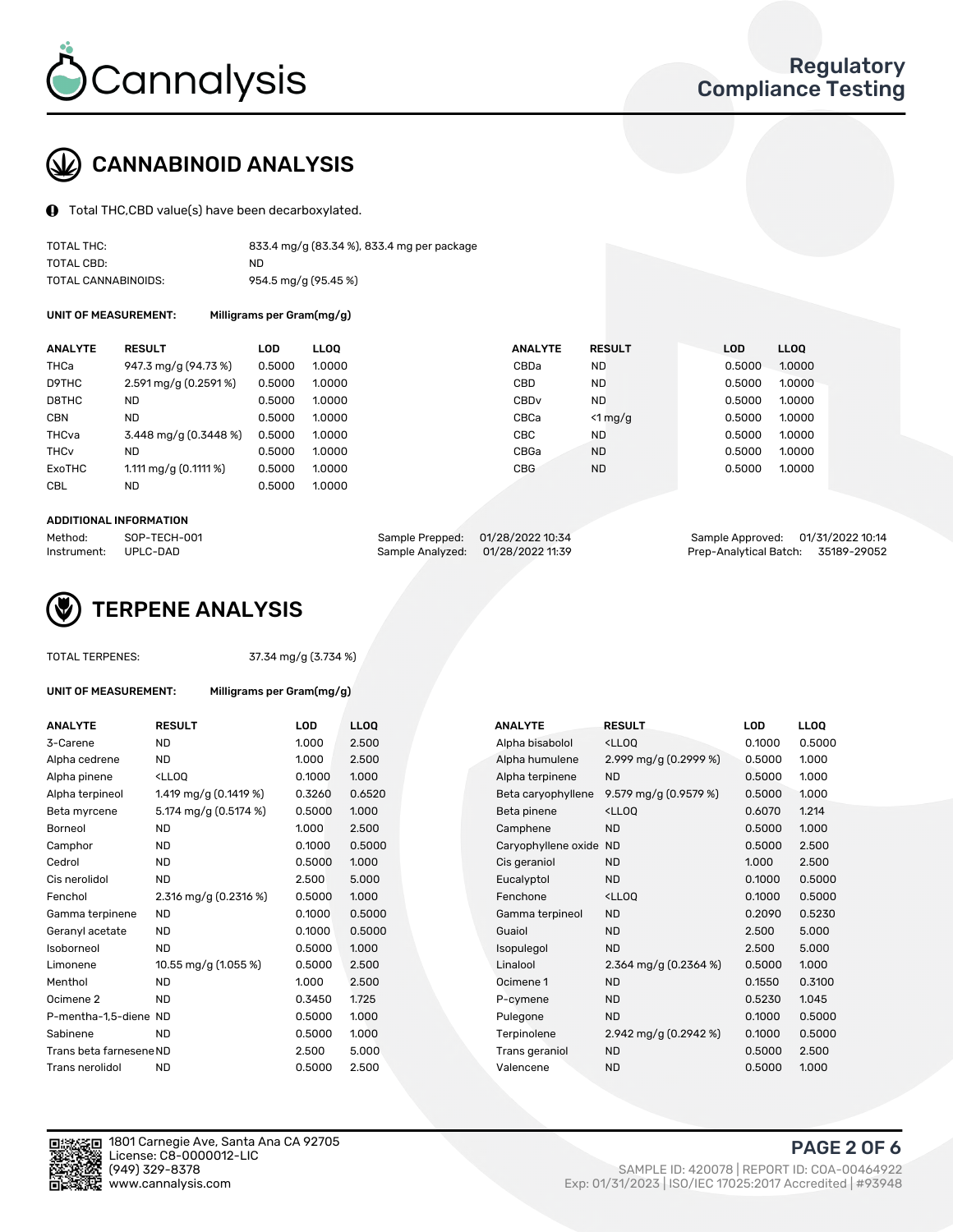

# Regulatory Compliance Testing

#### ADDITIONAL INFORMATION

Sample Analyzed: 01/28/2022 10:42

Method: SOP-TECH-027 Sample Prepped: 01/28/2022 10:42 Sample Approved: 01/31/2022 10:16



CHEMICAL RESIDUE ANALYSIS PASS

UNIT OF MEASUREMENT: Micrograms per Gram(ug/g)

| <b>ANALYTE</b>    | <b>RESULT</b> | LOD    | <b>LLOQ</b> | <b>ACTION LEVEL</b> |      | <b>ANALYTE</b>      | <b>RESULT</b> | <b>LOD</b> | <b>LLOQ</b> | <b>ACTION LEVEL</b> |      |
|-------------------|---------------|--------|-------------|---------------------|------|---------------------|---------------|------------|-------------|---------------------|------|
| Abamectin         | <b>ND</b>     | 0.0200 | 0.0400      | 0.1000              | Pass | Acephate            | <b>ND</b>     | 0.0200     | 0.0400      | 0.1000              | Pass |
| Acequinocyl       | <b>ND</b>     | 0.0200 | 0.0400      | 0.1000              | Pass | Acetamiprid         | <b>ND</b>     | 0.0200     | 0.0400      | 0.1000              | Pass |
| Aldicarb          | <b>ND</b>     | 0.0200 | 0.0400      | 0.0                 | Pass | Azoxystrobin        | <b>ND</b>     | 0.0200     | 0.0400      | 0.1000              | Pass |
| Bifenazate        | <b>ND</b>     | 0.0200 | 0.0400      | 0.1000              | Pass | <b>Bifenthrin</b>   | <b>ND</b>     | 0.0200     | 0.0400      | 3.000               | Pass |
| <b>Boscalid</b>   | <b>ND</b>     | 0.0200 | 0.0400      | 0.1000              | Pass | Carbarvl            | <b>ND</b>     | 0.0200     | 0.0400      | 0.5000              | Pass |
| Carbofuran        | <b>ND</b>     | 0.0200 | 0.0400      | 0.0                 | Pass | Chlorantraniliprole | <b>ND</b>     | 0.0200     | 0.0400      | 10.00               | Pass |
| Clofentezine      | <b>ND</b>     | 0.0200 | 0.0400      | 0.1000              | Pass | Coumaphos           | <b>ND</b>     | 0.0200     | 0.0400      | 0.0                 | Pass |
| Cyfluthrin        | <b>ND</b>     | 0.4000 | 1.000       | 2.000               | Pass | Cypermethrin        | <b>ND</b>     | 0.4000     | 1.000       | 1.000               | Pass |
| Daminozide        | <b>ND</b>     | 0.0200 | 0.0400      | 0.0                 | Pass | Diazinon            | <b>ND</b>     | 0.0200     | 0.0400      | 0.1000              | Pass |
| <b>Dichlorvos</b> | <b>ND</b>     | 0.0200 | 0.0400      | 0.0                 | Pass | Dimethoate          | <b>ND</b>     | 0.0200     | 0.0400      | 0.0                 | Pass |
| Dimethomorph      | <b>ND</b>     | 0.0200 | 0.0400      | 2.000               | Pass | <b>Ethoprophos</b>  | <b>ND</b>     | 0.0200     | 0.0400      | 0.0                 | Pass |
| Etofenprox        | <b>ND</b>     | 0.0200 | 0.0400      | 0.0                 | Pass | Etoxazole           | <b>ND</b>     | 0.0200     | 0.0400      | 0.1000              | Pass |
| Fenhexamid        | <b>ND</b>     | 0.0200 | 0.0400      | 0.1000              | Pass | Fenoxycarb          | <b>ND</b>     | 0.0200     | 0.0400      | 0.0                 | Pass |
| Fenpyroximate     | <b>ND</b>     | 0.0200 | 0.0400      | 0.1000              | Pass | Fipronil            | <b>ND</b>     | 0.0400     | 0.1000      | 0.0                 | Pass |
| Flonicamid        | <b>ND</b>     | 0.0200 | 0.0400      | 0.1000              | Pass | Fludioxonil         | <b>ND</b>     | 0.0200     | 0.0400      | 0.1000              | Pass |
| Hexythiazox       | <b>ND</b>     | 0.0200 | 0.0400      | 0.1000              | Pass | Imazalil            | <b>ND</b>     | 0.0200     | 0.0400      | 0.0                 | Pass |
| Imidacloprid      | <b>ND</b>     | 0.0200 | 0.0400      | 5.000               | Pass | Kresoxim methyl     | <b>ND</b>     | 0.0200     | 0.0400      | 0.1000              | Pass |
| Malathion         | <b>ND</b>     | 0.0200 | 0.0400      | 0.5000              | Pass | Metalaxyl           | <b>ND</b>     | 0.0200     | 0.0400      | 2.000               | Pass |
| Methiocarb        | <b>ND</b>     | 0.0200 | 0.0400      | 0.0                 | Pass | Methomyl            | <b>ND</b>     | 0.0200     | 0.0400      | 1.000               | Pass |
| Mevinphos         | <b>ND</b>     | 0.0200 | 0.0400      | 0.0                 | Pass | Myclobutanil        | <b>ND</b>     | 0.0200     | 0.0400      | 0.1000              | Pass |
| Naled             | <b>ND</b>     | 0.0200 | 0.0400      | 0.1000              | Pass | Oxamyl              | <b>ND</b>     | 0.0200     | 0.0400      | 0.5000              | Pass |
| Paclobutrazol     | <b>ND</b>     | 0.0200 | 0.0400      | 0.0                 | Pass | Permethrins         | <b>ND</b>     | 0.0400     | 0.1000      | 0.5000              | Pass |
| Phosmet           | <b>ND</b>     | 0.0200 | 0.0400      | 0.1000              | Pass | Piperonyl butoxide  | <b>ND</b>     | 0.0200     | 0.0400      | 3.000               | Pass |
| Prallethrin       | <b>ND</b>     | 0.0200 | 0.0400      | 0.1000              | Pass | Propiconazole       | <b>ND</b>     | 0.0200     | 0.0400      | 0.1000              | Pass |
| Propoxur          | <b>ND</b>     | 0.0200 | 0.0400      | 0.0                 | Pass | Pyrethrins          | <b>ND</b>     | 0.0200     | 0.0400      | 0.5000              | Pass |
| Pyridaben         | <b>ND</b>     | 0.0200 | 0.0400      | 0.1000              | Pass | Spinetoram          | <b>ND</b>     | 0.0200     | 0.0400      | 0.1000              | Pass |
| Spinosad          | <b>ND</b>     | 0.0300 | 0.0700      | 0.1000              | Pass | Spiromesifen        | <b>ND</b>     | 0.0200     | 0.0400      | 0.1000              | Pass |
| Spirotetramat     | <b>ND</b>     | 0.0200 | 0.0400      | 0.1000              | Pass | Spiroxamine         | <b>ND</b>     | 0.0200     | 0.0400      | 0.0                 | Pass |
| Tebuconazole      | <b>ND</b>     | 0.0200 | 0.0400      | 0.1000              | Pass | Thiacloprid         | <b>ND</b>     | 0.0200     | 0.0400      | 0.0                 | Pass |
| Thiamethoxam      | <b>ND</b>     | 0.0200 | 0.0400      | 5.000               | Pass | Trifloxystrobin     | <b>ND</b>     | 0.0200     | 0.0400      | 0.1000              | Pass |

### ADDITIONAL INFORMATION

Method: SOP-TECH-002 Sample Prepped: 01/28/2022 13:04 Sample Approved: 01/31/2022 14:37<br>11.57194-29054 Instrument: LC-MS/MS Sample Analytical Batch: 35194-29054 Prep-Analytical Batch: 35194-29054

PAGE 3 OF 6

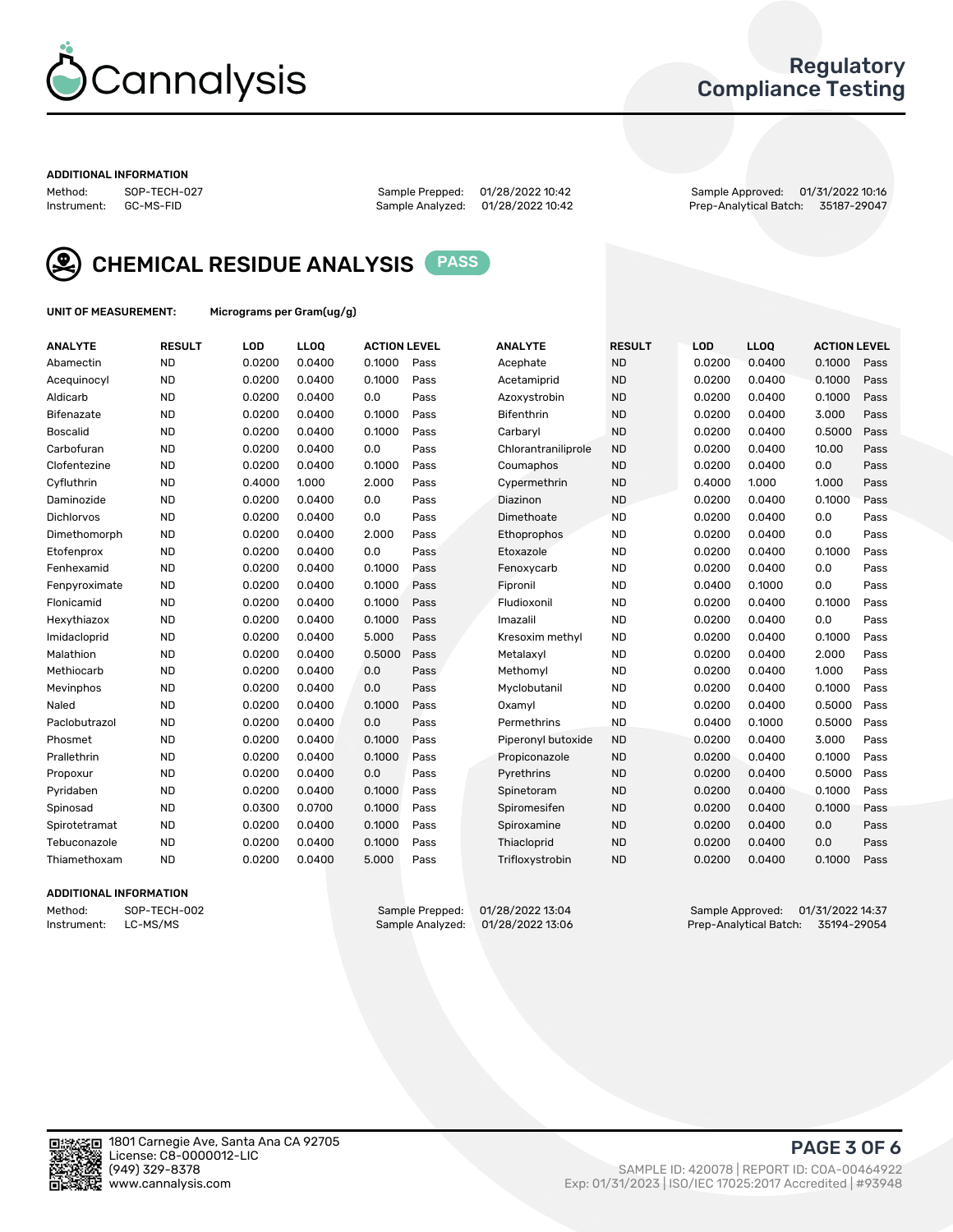

# CHEMICAL RESIDUE GC ANALYSIS PASS

| UNIT OF MEASUREMENT: | Micr |
|----------------------|------|
|----------------------|------|

ograms per Gram(ug/g<mark>)</mark>

| <b>ANALYTE</b>         | <b>RESULT</b> | LOD    | <b>LLOO</b> | <b>ACTION LEVEL</b> |                  | <b>ANALYTE</b>   | <b>RESULT</b> | <b>LOD</b>       | <b>LLOO</b>            | <b>ACTION LEVEL</b> |      |
|------------------------|---------------|--------|-------------|---------------------|------------------|------------------|---------------|------------------|------------------------|---------------------|------|
| Captan                 | <b>ND</b>     | 0.1000 | 0.2000      | 0.7000              | Pass             | Chlordane        | <b>ND</b>     | 0.0109           | 0.0136                 | 0.0                 | Pass |
| Methyl parathion       | <b>ND</b>     | 0.0400 | 0.1000      | 0.0                 | Pass             | <b>PCNB</b>      | <b>ND</b>     | 0.0200           | 0.0400                 | 0.1000              | Pass |
| Chlorfenapyr           | <b>ND</b>     | 0.0800 | 0.1000      | 0.0                 | Pass             | Chlorpyrifos     | <b>ND</b>     | 0.0800           | 0.1000                 | 0.0                 | Pass |
|                        |               |        |             |                     |                  |                  |               |                  |                        |                     |      |
| ADDITIONAL INFORMATION |               |        |             |                     |                  |                  |               |                  |                        |                     |      |
| Method:                | SOP-TECH-010  |        |             |                     | Sample Prepped:  | 01/28/2022 13:04 |               | Sample Approved: |                        | 01/31/2022 10:31    |      |
| Instrument:            | GC-MS/MS      |        |             |                     | Sample Analyzed: | 01/28/2022 13:07 |               |                  | Prep-Analytical Batch: | 35195-29055         |      |
|                        |               |        |             |                     |                  |                  |               |                  |                        |                     |      |

# RESIDUAL SOLVENT ANALYSIS PASS

UNIT OF MEASUREMENT: Micrograms per Gram(ug/g)

| <b>ANALYTE</b>       | <b>RESULT</b> | LOD    | <b>LLOO</b> | <b>ACTION LEVEL</b> |      | <b>ANALYTE</b>           | <b>RESULT</b>        | LOD    | LLOO  | <b>ACTION LEVEL</b> |      |
|----------------------|---------------|--------|-------------|---------------------|------|--------------------------|----------------------|--------|-------|---------------------|------|
| Acetone              | <b>ND</b>     | 50.00  | 100.0       | 5000                | Pass | Acetonitrile             | <b>ND</b>            | 50.00  | 100.0 | 410.0               | Pass |
| Benzene              | <b>ND</b>     | 0.5000 | 1.000       | 1.000               | Pass | <b>Butane</b>            | $161.3 \text{ uq/q}$ | 50.00  | 100.0 | 5000                | Pass |
| Chloroform           | <b>ND</b>     | 0.5000 | 1.000       | 1.000               | Pass | Ethanol                  | <b>ND</b>            | 50.00  | 100.0 | 5000                | Pass |
| <b>Ethyl Acetate</b> | <b>ND</b>     | 50.00  | 100.0       | 5000                | Pass | <b>Ethyl Ether</b>       | <b>ND</b>            | 50.00  | 100.0 | 5000                | Pass |
| Ethylene oxide       | <b>ND</b>     | 0.5000 | 1.000       | 1.000               | Pass | Heptane                  | <b>ND</b>            | 50.00  | 100.0 | 5000                | Pass |
| Hexane               | <b>ND</b>     | 50.00  | 100.0       | 290.0               | Pass | <b>Isopropyl Alcohol</b> | <b>ND</b>            | 50.00  | 100.0 | 5000                | Pass |
| Methanol             | <b>ND</b>     | 50.00  | 100.0       | 3000                | Pass | Methylene chloride       | <b>ND</b>            | 0.5000 | 1.000 | 1.000               | Pass |
| Pentane              | <b>ND</b>     | 50.00  | 100.0       | 5000                | Pass | Propane                  | <b>ND</b>            | 50.00  | 200.0 | 5000                | Pass |
| Toluene              | <b>ND</b>     | 50.00  | 100.0       | 890.0               | Pass | Xvlenes                  | <b>ND</b>            | 50.08  | 100.0 | 2170                | Pass |
| Trichloroethylene    | <b>ND</b>     | 0.5000 | 1.000       | 1.000               | Pass | 1.2-Dichloroethane       | <b>ND</b>            | 0.5000 | 1.000 | 1.000               | Pass |

#### ADDITIONAL INFORMATION

|             | ADDITIONAL INFORMATION |                                   |                                    |
|-------------|------------------------|-----------------------------------|------------------------------------|
| Method:     | SOP-TECH-021           | Sample Prepped: 01/28/2022 10:41  | Sample Approved: 01/31/2022 10:10  |
| Instrument: | HS-GC-MS/FID           | Sample Analyzed: 01/28/2022 10:43 | Prep-Analytical Batch: 35188-29048 |



UNIT OF MEASUREMENT: Cycle Threshold (Ct)

| <b>ANALYTE</b> | <b>RESULT</b>              | LOD   | <b>LLOO</b> | <b>ACTION LEVEL</b> |                  | <b>ANALYTE</b> | <b>RESULT</b> | LOD              | <b>LLOO</b>      |     | <b>ACTION LEVEL</b> |
|----------------|----------------------------|-------|-------------|---------------------|------------------|----------------|---------------|------------------|------------------|-----|---------------------|
| A.fumigatus    | <b>ND</b>                  | 33.00 | 0.0         | 0.0                 | Pass             | A. flavus      | <b>ND</b>     | 33.00            | 0.0              | 0.0 | Pass                |
| A. niger       | <b>ND</b>                  | 33.00 | 0.0         | 0.0                 | Pass             | A. terreus     | <b>ND</b>     | 33.00            | 0.0              | 0.0 | Pass                |
| <b>STEC</b>    | <b>ND</b>                  | 33.00 | 0.0         | 0.0                 | Pass             | Salmonella spp | <b>ND</b>     | 33.00            | 0.0              | 0.0 | Pass                |
|                | ADDITIONAL INFORMATION     |       |             |                     |                  |                |               |                  |                  |     |                     |
| Method:        | SOP-TECH-016, SOP-TECH-022 |       |             | Sample Prepped:     | 01/31/2022 09:28 |                |               | Sample Approved: | 01/31/2022 13:31 |     |                     |

Instrument: qPCR Sample Analyzed: 01/31/2022 09:30 Prep-Analytical Batch: 35193-29057

PAGE 4 OF 6

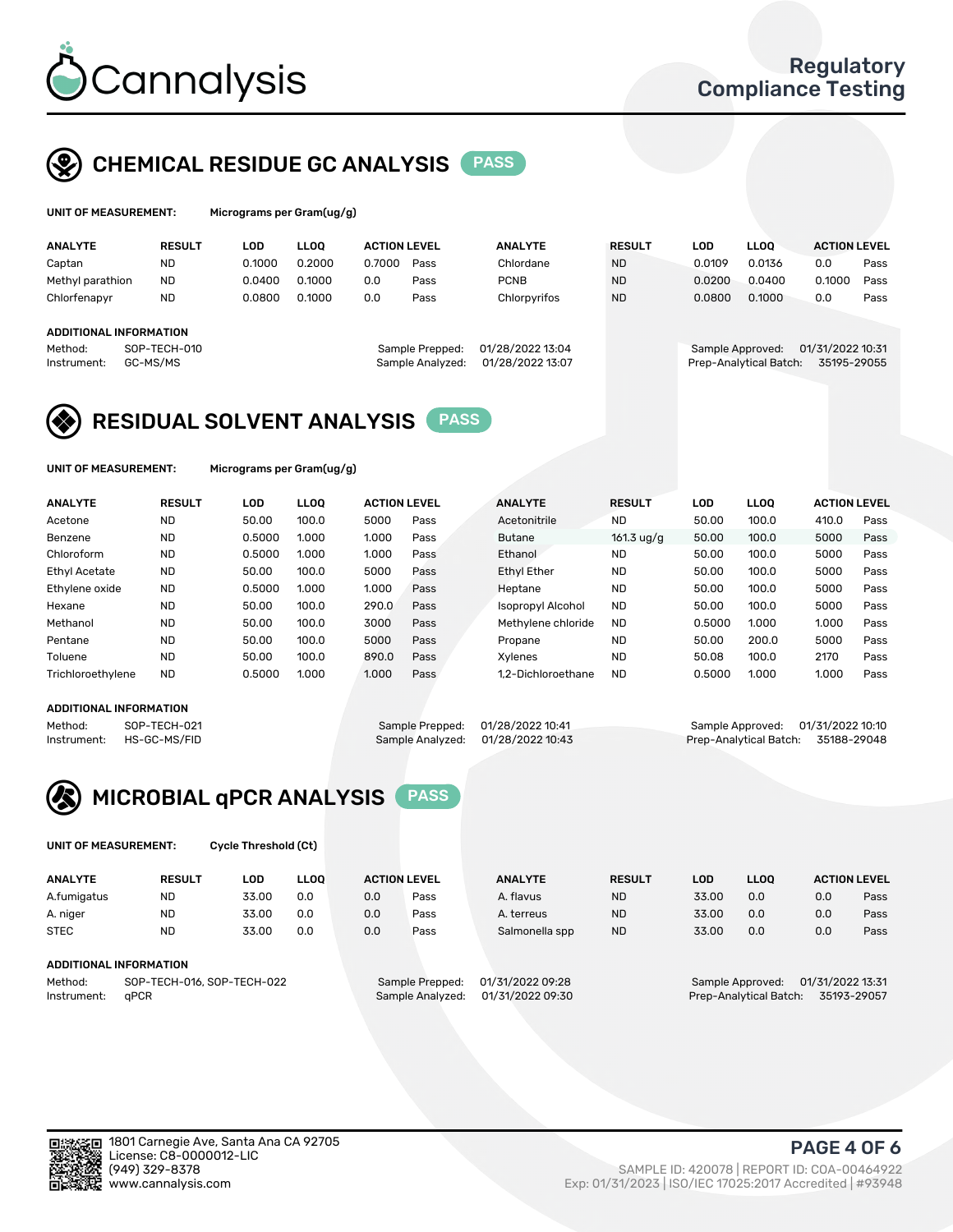



| UNIT OF MEASUREMENT: |                               | Micrograms per Gram(ug/g) |             |                     |                  |               |            |                        |                     |      |  |  |
|----------------------|-------------------------------|---------------------------|-------------|---------------------|------------------|---------------|------------|------------------------|---------------------|------|--|--|
| <b>ANALYTE</b>       | <b>RESULT</b>                 | <b>LOD</b>                | <b>LLOO</b> | <b>ACTION LEVEL</b> | <b>ANALYTE</b>   | <b>RESULT</b> | <b>LOD</b> | <b>LLOQ</b>            | <b>ACTION LEVEL</b> |      |  |  |
| Arsenic              | <b>ND</b>                     | 0.0120                    | 0.1000      | 0.2000<br>Pass      | Cadmium          | <b>ND</b>     | 0.0072     | 0.0500                 | 0.2000              | Pass |  |  |
| Lead                 | <b>ND</b>                     | 0.0068                    | 0.0500      | 0.5000<br>Pass      | Mercury          | <b>ND</b>     | 0.0060     | 0.0500                 | 0.1000              | Pass |  |  |
|                      | <b>ADDITIONAL INFORMATION</b> |                           |             |                     |                  |               |            |                        |                     |      |  |  |
| Method:              | SOP-TECH-013                  |                           |             | Sample Prepped:     | 01/28/2022 13:05 |               |            | Sample Approved:       | 01/28/2022 17:51    |      |  |  |
| Instrument:          | ICP-MS                        |                           |             | Sample Analyzed:    | 01/28/2022 14:27 |               |            | Prep-Analytical Batch: | 35197-29056         |      |  |  |
| (纂)                  | <b>MYCOTOXINS ANALYSIS</b>    |                           |             | <b>PASS</b>         |                  |               |            |                        |                     |      |  |  |

|  | UNIT OF MEASUREMENT: |  |
|--|----------------------|--|
|--|----------------------|--|

Micrograms per Kilogram(ug/kg)

| <b>ANALYTE</b>          | <b>RESULT</b> | LOD   | <b>LLOO</b> | <b>ACTION LEVEL</b> |      | <b>ANALYTE</b> | <b>RESULT</b> | LOD   | <b>LLOO</b> |       | <b>ACTION LEVEL</b> |
|-------------------------|---------------|-------|-------------|---------------------|------|----------------|---------------|-------|-------------|-------|---------------------|
| Aflatoxin B1            | <b>ND</b>     | 1.000 | 2.000       |                     | N/A  | Aflatoxin B2   | <b>ND</b>     | 2.000 | 5.000       |       | N/A                 |
| Aflatoxin G1            | <b>ND</b>     | 2.000 | 5.000       |                     | N/A  | Aflatoxin G2   | <b>ND</b>     | 2.000 | 5.000       |       | N/A                 |
| <b>Total Aflatoxins</b> | <b>ND</b>     | 10.00 | 14.00       | 20.00               | Pass | Ochratoxin A   | <b>ND</b>     | 1.000 | 2.000       | 20.00 | Pass                |
|                         |               |       |             |                     |      |                |               |       |             |       |                     |
|                         |               |       |             |                     |      |                |               |       |             |       |                     |

#### ADDITIONAL INFORMATION

Method: SOP-TECH-020 Sample Prepped: 01/28/2022 10:33 Sample Approved: 01/31/2022 15:15 Instrument: LC-MS/MS Sample Analyzed: 01/28/2022 10:35 Prep-Analytical Batch: 35184-29044

# FILTH & FOREIGN MATERIAL ANALYSIS PASS

UNIT OF MEASUREMENT: Filth and Foreign Matter (%, #/3g)

| <b>ANALYTE</b>                                              | <b>RESULT</b> | LOD | <b>LLOO</b> | <b>ACTION LEVEL</b> |                                     | <b>ANALYTE</b>                       | <b>RESULT</b>                                                              | LOD | LLOO | <b>ACTION LEVEL</b> |      |
|-------------------------------------------------------------|---------------|-----|-------------|---------------------|-------------------------------------|--------------------------------------|----------------------------------------------------------------------------|-----|------|---------------------|------|
| IF RH ME                                                    | <b>ND</b>     | 0.0 | 0.0         | 1.000               | Pass                                | <b>IFM</b>                           | <b>ND</b>                                                                  | 0.0 | 0.0  | 25.00               | Pass |
| Mold                                                        | <b>ND</b>     | 0.0 | 0.0         | 25.00               | Pass                                | <b>SSCD</b>                          | <b>ND</b>                                                                  | 0.0 | 0.0  | 25.00               | Pass |
| <b>ADDITIONAL INFORMATION</b>                               |               |     |             |                     |                                     |                                      |                                                                            |     |      |                     |      |
| Method:<br>SOP-TECH-009<br>Instrument:<br>Visual Inspection |               |     |             |                     | Sample Prepped:<br>Sample Analyzed: | 01/31/2022 15:13<br>01/31/2022 15:13 | 01/31/2022 15:16<br>Sample Approved:<br>Prep-Analytical Batch: 35211-29069 |     |      |                     |      |